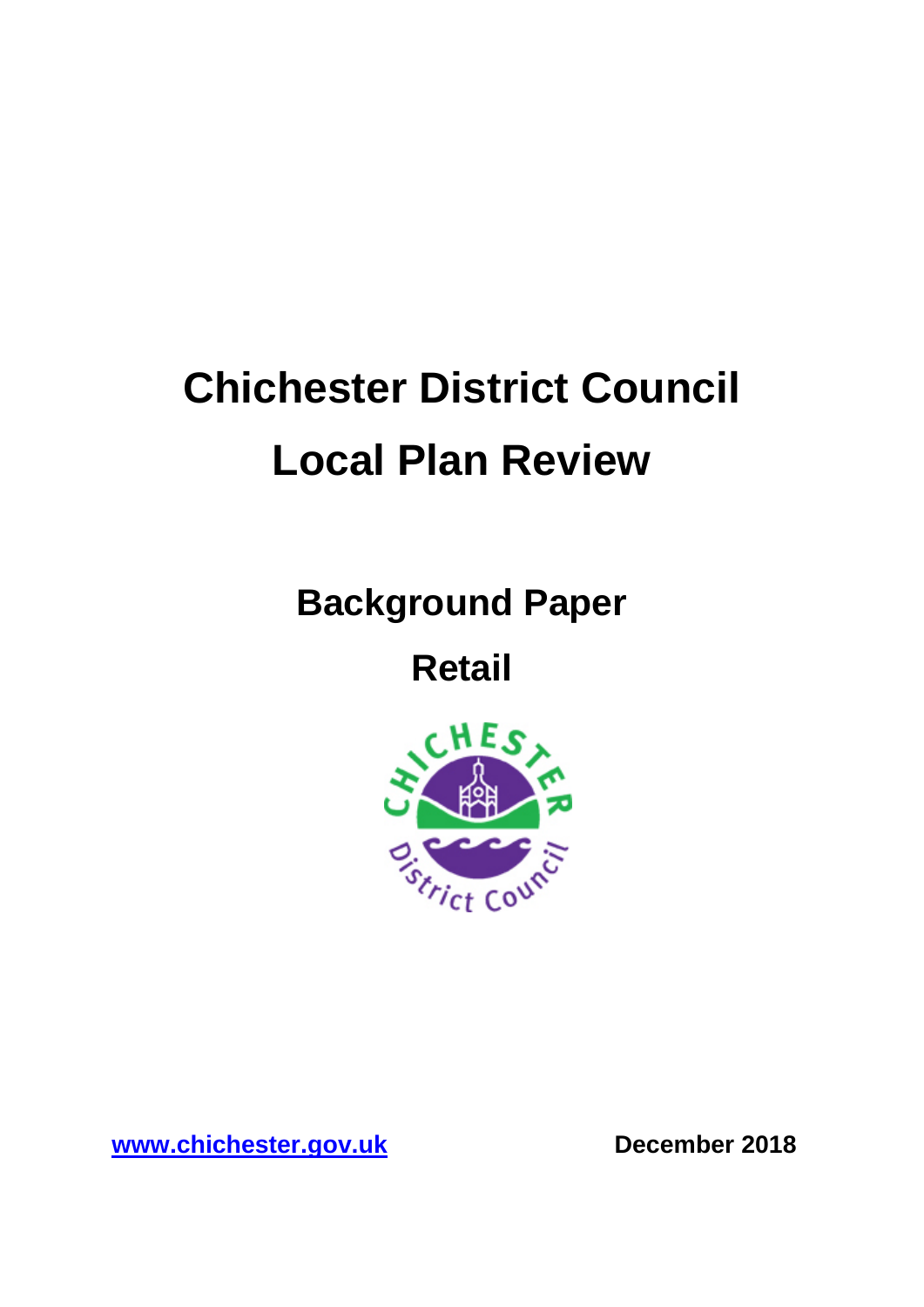## **1. Introduction**

- 1.1 This paper provides the context for the evidence and the approach to town centres and retail provision in the Chichester Local Plan Review, with a particular focus on Chichester city. It sets out the justification for the changes to the primary and secondary shopping frontages, and guidance for retail monitoring to support Policies S9 Retail Hierarchy and Sequential Approach, S10 Local Centres, Local and Village Parades, and DM11 Town Centre Development in the Chichester Local Plan Review.
- 1.2 The Chichester Vision<sup>1</sup> sets the aspiration for Chichester city to offer the best retail experience in the south, through improving choice, delivering value and quality, and creating an enjoyable experience, in order to continue to attract shoppers. The retail policies in the Local Plan Review aim to reflect this aspiration and help to deliver this Vision.

# **2. National Planning Policy Framework**

- 2.1 National planning policy for retail and town centres is set out in Chapter 7 of the National Planning Policy Framework (NPPF). The NPPF sets out a list of requirements that Local Planning Authorities (LPAs) must address in their Local Plans in order to support the role of town centres, to promote a diverse retail offer, and be flexible to changes.
- 2.2 Paragraph 85 of the NPPF requires the Local Plan to:
	- a) define a network and hierarchy of town centres and promote their longterm vitality and viability – by allowing them to grow and diversify in a way that can respond to rapid changes in the retail and leisure industries, allows a suitable mix of uses (including housing) and reflects their distinctive characters;
	- b) define the extent of town centres and primary shopping areas, and make clear the range of uses permitted in such locations, as part of a positive strategy for the future of each centre;
	- c) retain and enhance existing markets and, where appropriate, re-introduce or create new ones;
	- d) allocate a range of suitable sites in town centres to meet the scale and type of development likely to be needed, looking at least ten years ahead;
	- e) where suitable and viable town centre sites are not available for main town centre uses, allocate appropriate edge of centre sites that are well connected to the town centre; and
	- f) recognise that residential development often plays an important role in ensuring the vitality of centres and encourage residential development on appropriate sites.

 1 <https://www.chichester.gov.uk/CHttpHandler.ashx?id=29358&p=0>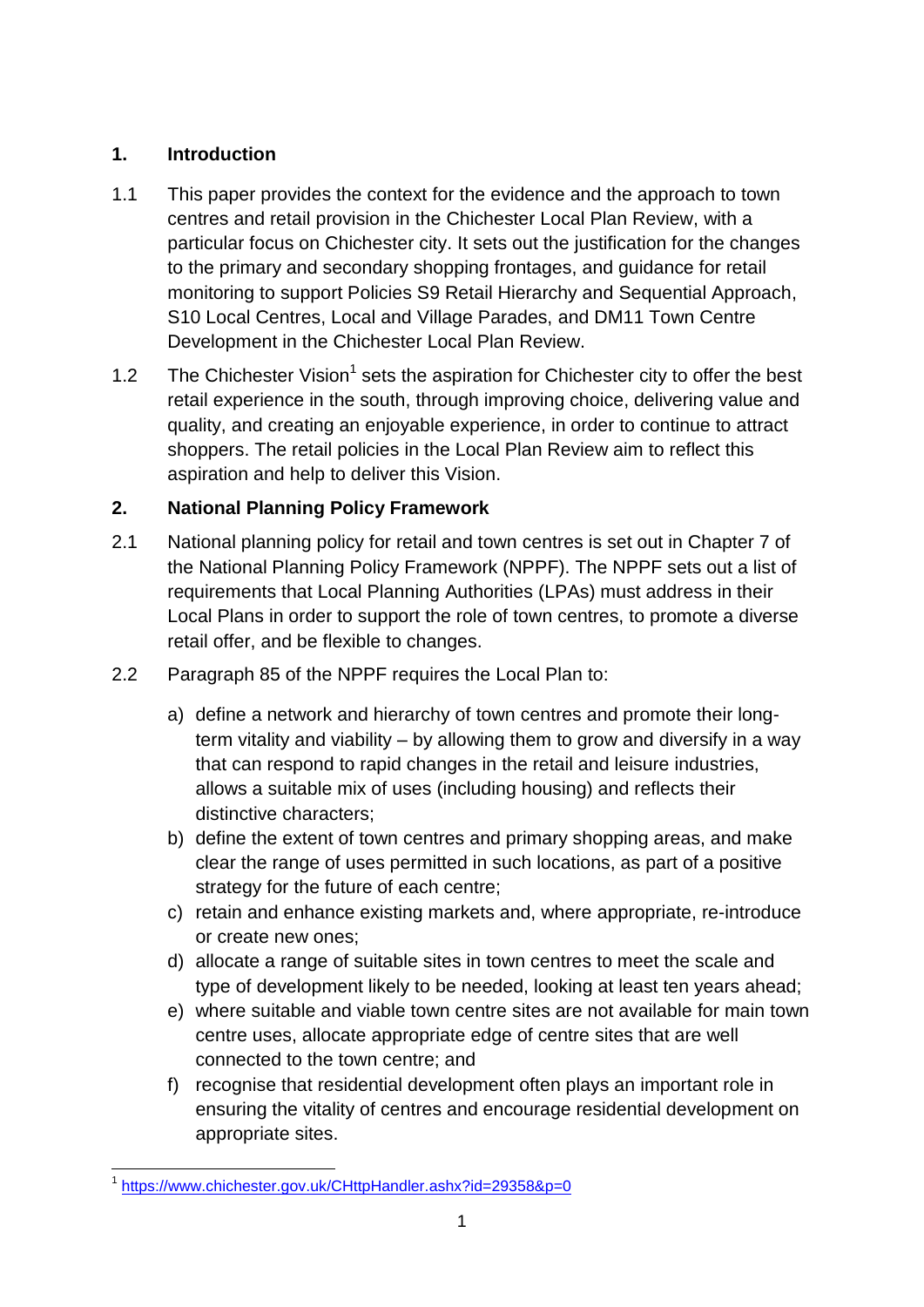- 2.3 The NPPF also sets the requirement for LPAs to apply a sequential test to planning applications for main town centre uses which are neither in an existing centre nor in accordance with an up-to-date plan (NPPF para 86).
- 2.4 Planning Practice Guidance (PPG) offers advice on how to implement the policies in the NPPF.

## **3. Chichester Retail and Main Town Centre Uses Study 2018**

3.1 The Council commissioned Lichfields to prepare a Retail and Main Town Centre Uses Study (2018) to form part of the evidence base for the Local Plan Review and to inform the preparation of planning policy on retail and town centre matters, together with a wider strategy for the future of the centres within the Plan Area. The Study was prepared in accordance with the NPPF and PPG, and has informed this background paper.

#### **4. Retail Need**

- 4.1 The NPPF states that LPAs should assess the quantitative and qualitative need for floorspace over the plan period.
- 4.2 The Retail Study identifies the need to provide 9,500 sq.m gross comparison retail floorspace for the period up to 2026. The Retail Study acknowledges that long term floorspace capacity forecasts are susceptible to unforeseen circumstances, and that growth forecasts for expenditure and turnover are particularly uncertain and should be monitored, including the continued growth of home/internet shopping. For this reason, the Council is not proposing to allocate sites to meet this need in the Local Plan Review. The need is expected to be met through provision of retail floorspace at Southern Gateway and other opportunity sites, taking account of the sequential test.

# **5. Town Centre Boundary and Primary Shopping Area**

- 5.1 The designation of a town centre boundary and the primary shopping area is important when applying the sequential approach, to direct retail and town centre uses to sustainable locations and determine whether a retail impact assessment is required.
- 5.2 As the main shopping destination in the Plan area, and in line with the NPPF and the Retail Study, the Council has proposed a town centre boundary, and the primary shopping area for Chichester city. The primary shopping area is located within the defined town centre. The first preference for retail uses is within the primary shopping area, within the defined shopping frontages. The first preference for other main town centre uses is within the wider defined town centre.
- 5.3 The defined town centre is shown in Appendix 1, and is predominantly defined by the city ring road, but also includes the Chichester Festival Theatre and Minerva Theatre, the Westgate leisure centre, Chichester railway station,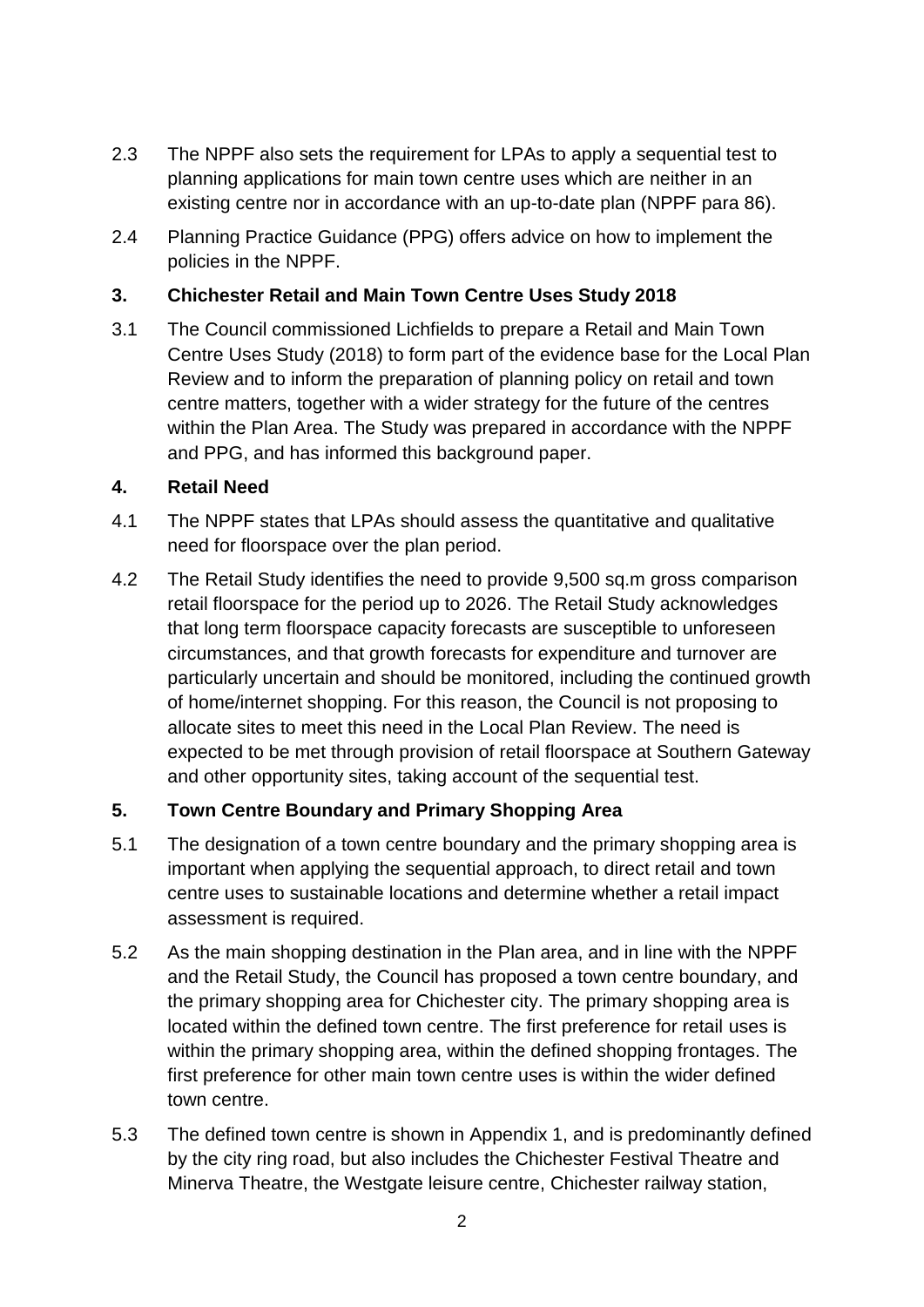Waitrose food store, and the areas of secondary shopping frontage along The Hornet that lie outside the ring road.

- 5.4 The primary shopping area contains the defined primary and secondary retail frontages. The proposed primary shopping area and the retail frontages are shown in Appendix 1.
- 5.5 Further recommendations information regarding the appropriate mix of uses are set out in the Retail Study.

### **6. Primary and Secondary Retail Frontages**

- 6.1 The revised NPPF removes the requirement for LPAs to define primary and secondary shopping frontages, unless there is justification to do so. The Retail Study sets out that there is no evidence to suggest that a less restrictive approach is necessary for Chichester, as the existing primary and secondary retail frontages have been successful in promoting and retaining a diverse mix of retail offering. The Study sets out that a more laissez faire approach, whereby the market determines the uses in the primary shopping area, could result in the deterioration in the amount of A1 retail uses in the shopping frontages. The Study recommends that a balanced approach should continue to be applied albeit carefully monitored.
- 6.2 The Council undertakes monitoring of the primary and secondary retail frontages quarterly. As of September 2018, the percentage of non-A1 uses in the **primary retail frontage** is 25.59%, and the percentage of non-A1 uses in the **secondary retail frontage** is 54.01%.
- 6.3 The percentage of non-A1 uses in the primary retail frontage is currently in breach of the existing 25% threshold (as specified in Policy 27 of the adopted Chichester Local Plan: Key Policies 2014 – 2029), meaning that further changes of use from retail to non-retail in the primary retail frontage would be contrary to policy. A ban on further changes of use would not promote a range of attractions to the town centre and could stifle investment, which may be potentially damaging to the vitality and viability of the centre. It is therefore appropriate to consider how the frontages could be amended to allow for flexibility.
- 6.4 The Retail Study has provided a number of recommendations for amending the frontages. The Council will continue to retain the primary and secondary retail frontages, with the following amendments:
	- 1-4 Eastgate Square has been redefined as secondary frontage because it predominantly comprises service uses;
	- The area in The Square, off St Pancras, has been included as secondary retail frontage to link Eastgate Square with the secondary frontage along St Pancras;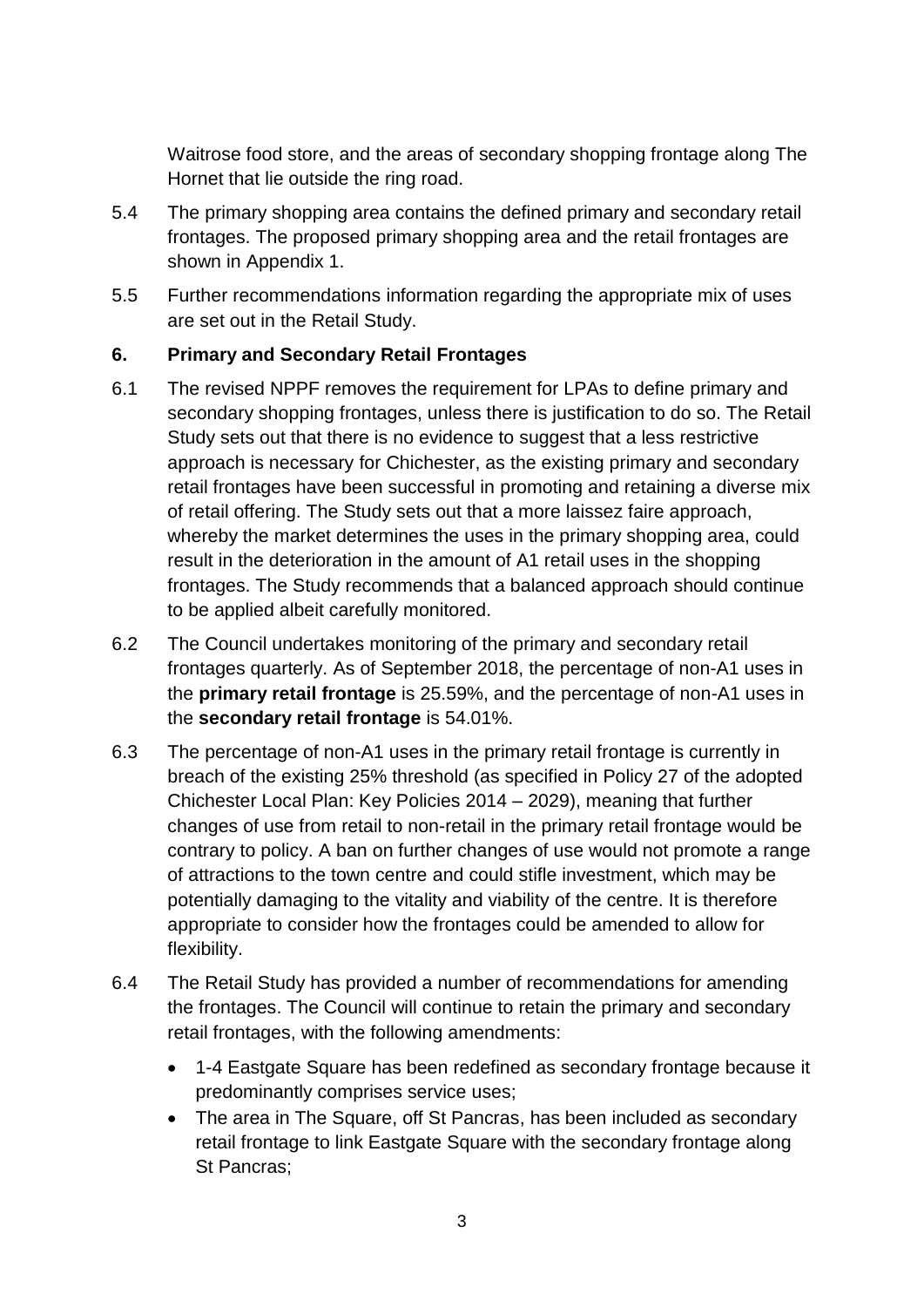- The secondary retail frontage has been extended at the top of North Street to include the corner of North Street and Oaklands Way, and the corner of North Street and Northgate (3 – 5 Northgate);
- The secondary retail frontage along Market Road has been extended to include the currency exchange and the Coral betting unit;
- Crane Street has been redefined as secondary retail frontage given the historic vacancy rates;
- 13 41 and 44 63 South Street have been redefined as secondary retail frontage, in order to allow more flexibility for non-A1 uses along South Street, to create a 'hub' area for food and beverage uses in this area.
- 6.5 These amendments have resulted in a contraction of the primary retail frontage area to create and maintain a core retail area and allowing for the area to be more tightly controlled in terms of maintaining a high level of Class A1 uses.
- 6.6 The extent of the secondary retail frontage area has been expanded to allow greater flexibility to encourage non-Class A1 uses outside of the primary retail frontage area. This ambition accords with Theme 3 of the Chichester Vision which seeks to promote Chichester city as a leading visitor destination, through its retail offering. It is important that the Council seeks to promote and improve retail choice and create an enjoyable experience which will persuade visitors towards the city centre.

#### **7. Retail Monitoring Update**

- 7.1 The retail monitoring spreadsheet has been updated to reflect the amendments to the primary and secondary retail frontages, including the changes of some primary retail frontage to secondary frontage. Measurements for individual shop widths have also been checked for consistency.
- 7.2 Beauticians, nail bars and brow bars are considered to be sui generis. The spreadsheet has been updated to reflect this.
- 7.3 This has resulted in changes to the percentage of units in non-A1 uses within both primary and secondary frontages:
	- As of December 2018, the percentage of non-A1 uses in the **primary retail** frontage is 22.56%.
	- As of December 2018, the percentage of non-A1 uses in the **secondary retail** frontage is: 50.96%.
- 7.4 It should be noted that seasonal or 'pop-up' shops are more prevalent around November/December time, and usually occupy vacant units, in order to serve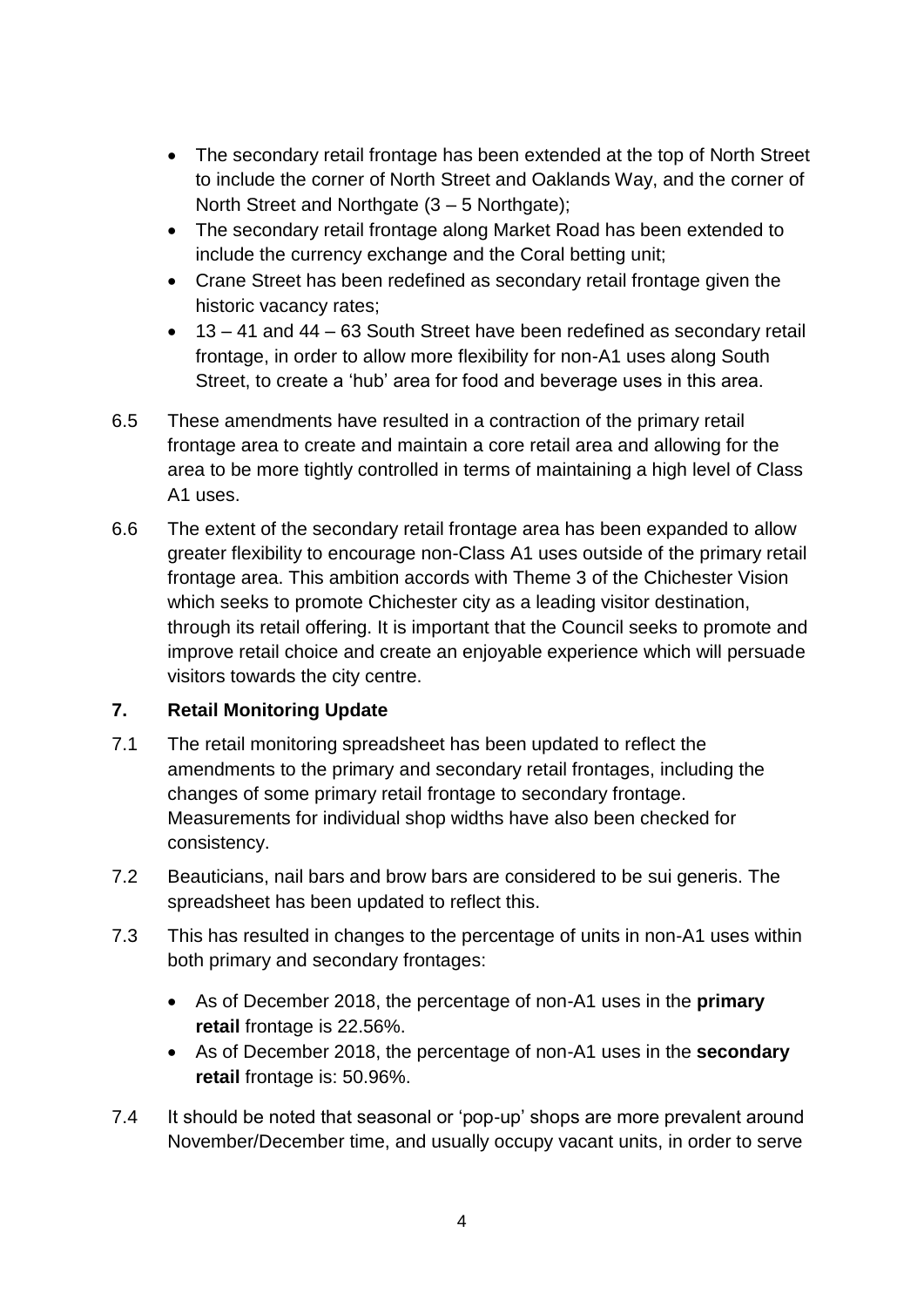Christmas shoppers. This will increase the variation in the percentage of A1 uses in the frontages.

7.5 The updated Retail Monitoring spreadsheet is in Appendix 2.

### **8. Local Centres**

- 8.1 In accordance with NPPF paragraph 85, and the recommendations in the Retail Study, the Council has sought to define a retail hierarchy across the Plan area, with a number of local centres, local parades and village parades, in Policy S9: Retail Hierarchy and Sequential Approach, with further policy principles established in Policy S10: Local Centres, Local and Village Parades. Development within each retail centre should be of a scale that is proportionate with the settlement role and function, and should not unbalance the town centre hierarchy.
- 8.2 The following local centres are defined:
	- Selsey; and
	- East Wittering
- 8.3 The following village centres are to be defined in neighbourhood plans or a subsequent Development Plan Document:
	- Bosham;
	- Bracklesham;
	- Southbourne:
	- Tangmere; and
	- Westbourne.

#### **9. Sequential Approach**

- 9.1 The sequential approach set out in NPPF paragraph 86 indicates that main town centre uses should be accommodated in town centres, then edge of centre locations, and only if suitable sites are not available should out of centre sites be considered.
- 9.2 The Council requires impact assessments to be provided for applications for retail, leisure and office development outside of town centres, which are not in accordance with an up-to-date development plan and are over a proportionate, locally set threshold.
- 9.3 Based on information and evidence set out in the Retail Study, the Council requires impact assessments to be provided for the following thresholds, which have been locally-derived:
	- Chichester city centre: over 2,500 sq.m gross floorspace;
	- Local centres: over 500 sq.m gross floorspace; and